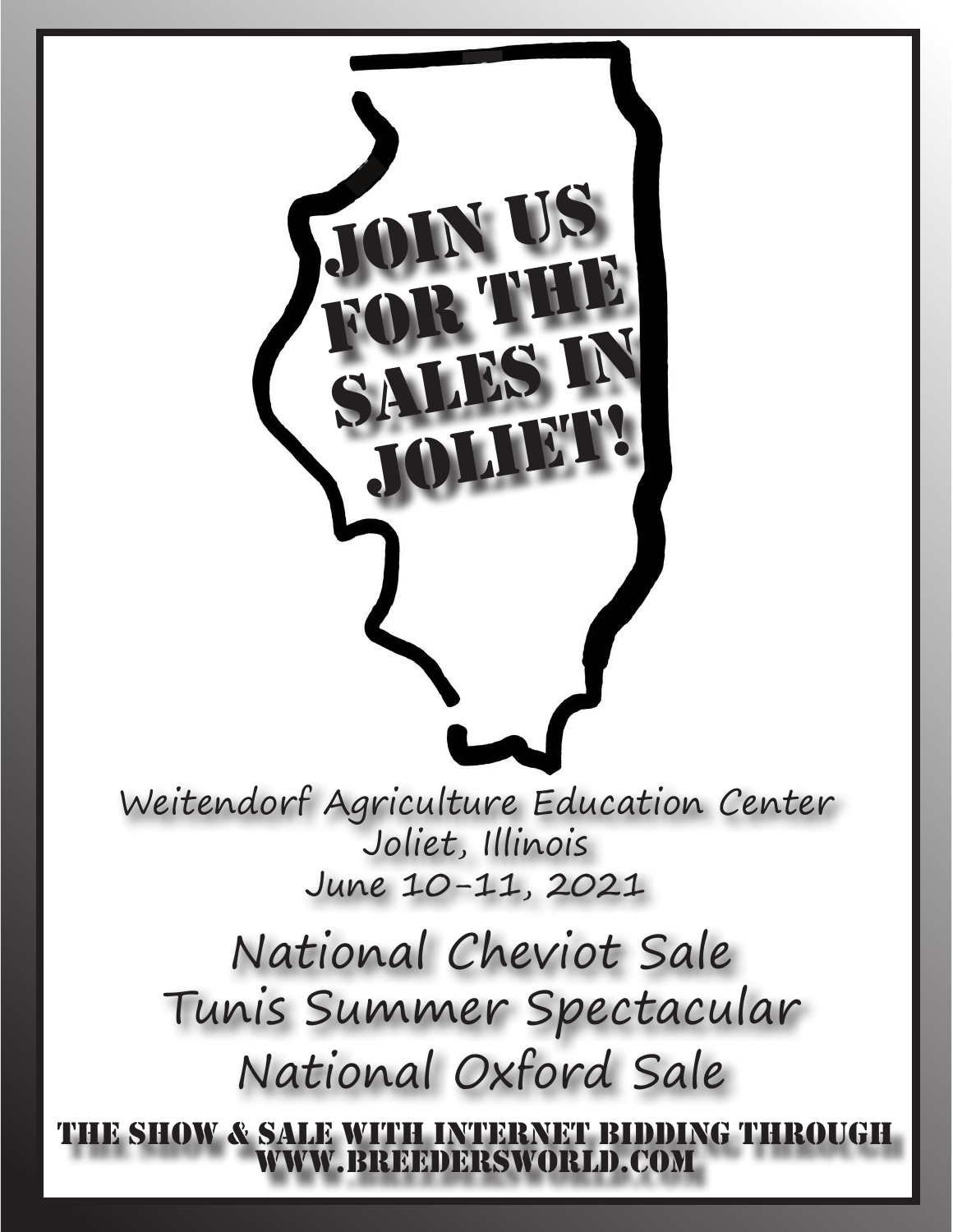#### **AMERICAN CHEVIOT SHEEP SOCIETY**

Jeff Ebert, Executive Secretary 10015 Flush Rd. St. George, KS 66535 785-458-9174 (cell) ebertj@wamego.net

May 15, 2022

Dear American Cheviot Society Member,

This letter serves as the call to meet for the 2022 American Cheviot Sheep Society annual meeting.

The annual meeting of the American Cheviot Sheep Society, Inc. is hereby called to meet at the Weitendorf Agriculture Education Center 17840 Laraway Road Joliet, Illinois on Friday, June 10, 2022 at 6:00 PM. The exact location will be announced at the show on Friday morning. Light refreshments will be served.

The purpose of the annual meeting of the ACSS will be to elect directors whose terms expire in 2022 and to transact business that comes before the organization. Directors whose terms expire in 2022 are: Kelly Copeland, Joan Lawrence and John "Speedy" Fought all as At Large directors. Please contact the ACSS office at 785-456-8500 or 785-458-9174 if you are interested in running for one of these board positions.

We will have a silent auction to raise funds for the Cheviot Junior fund during the National show so if you would like to provide items for this event, please bring them to Joliet with you or mail them to me if you are unable to attend. The auction will be set up during the National show on Friday morning at 8:00 AM. Please refer to the enclosed sale catalog for further information on the show and sale.

I look forward to seeing many of you in Joliet for the Cheviot show, annual meeting and sale.

Sincerely,

Jeff Ebert Executive Secretary American Cheviot Sheep Society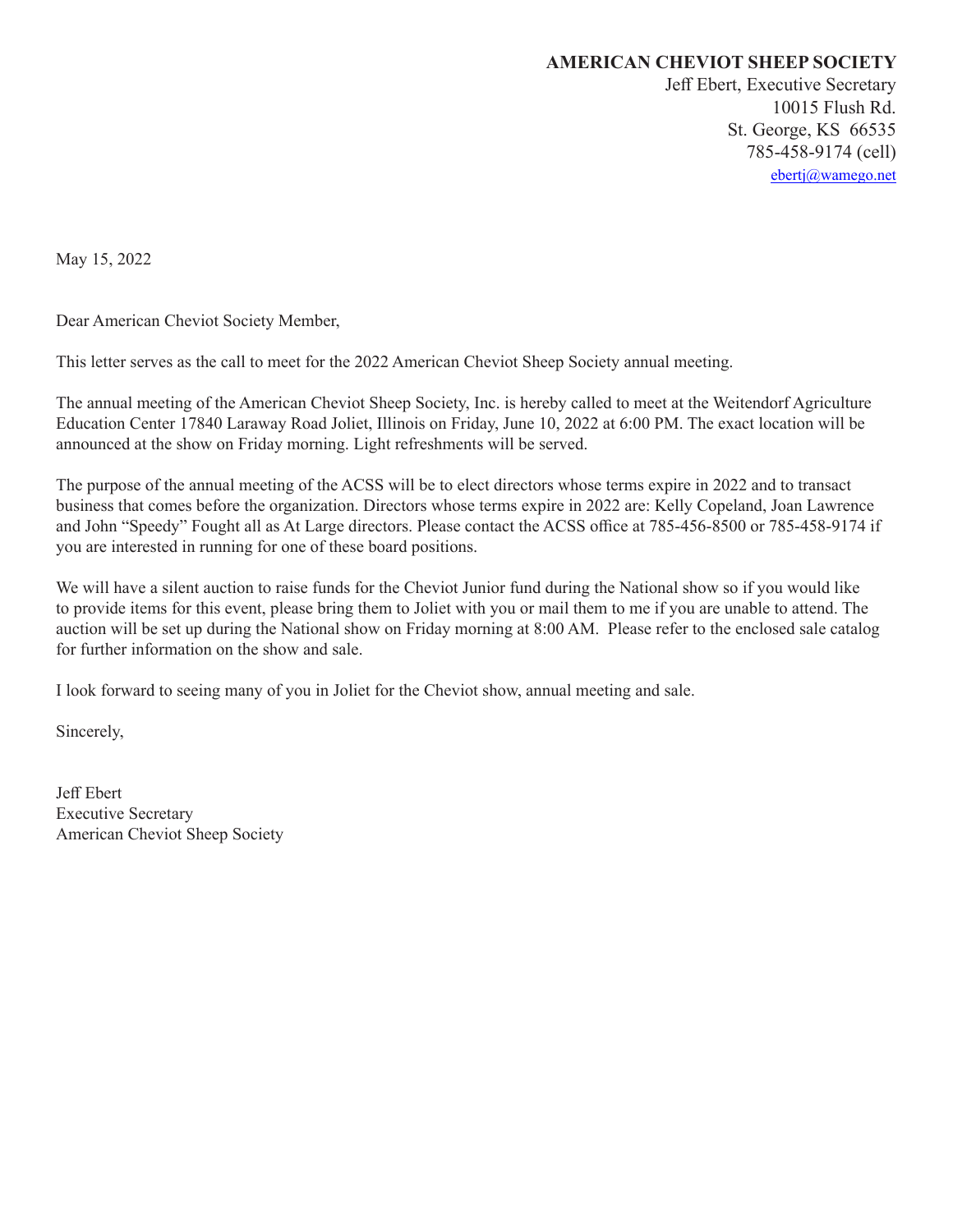# SALE INFORMATION

# **GENERAL INFORMATION**

LOCATION: Weitendorf Agriculture Education Center 17840 Laraway Road Joliet, Illinois

## **Show Schedule**

Friday, June 10th 9:00 a.m. National Cheviot Show Friday, June 10th 10:30 a.m. Tunis Summer Spectacular Show Friday, June 10th 11:00 a.m. Oxford National Show All times are approximate – no more than 15 minutes between shows.

### **Sale Schedule**

Saturday, June 11th 9:00 a.m. National Cheviot Sale Saturday, June 11th 10:00 a.m. Tunis Summer Spectacular Sale Saturday, June 11th 11:00 a.m. Oxford National Sale All times are approximate – sales will not start before announced times.

DELIVERY SERVICE: Delivery can be arranged to most parts of the country at minimal cost. Please contact your respective sale manager prior to the sale. Delivery to Sedalia for the Midwest Sale can be easily arranged as well.

MAIL BID SERVICE: There are a number of people to handle your mail bids for you, the sale managers and auctioneer, consignors or any breeders of your choice. Sale management must approve mail bids prior to the sale. **MAIL BIDS MUST BE PAID FOR 10 DAYS AFTER SALE DAY. NO EXCEPTIONS.** 

REGISTRATION & HEALTH PAPERS: All sheep are registered and will be transferred at the consignors expense. Health papers will be available on all sheep. Buyers need to be aware of any entry permits required by their state.

# **TERMS & CONDITIONS**

TERMS: Cash or check with identification. Sheep purchased on order must be paid within seven days of invoice. **A charge of 5% of the sale price will be added to the buyer's final settlement if payment is not received within ten (10) days of the date of sale.** Canadian buyers must pay in US funds. The auctioneer's decision is final on any disputed bids. All sheep at buyer's risk as soon as sold. There will be a \$50 charge on any insufficient funds check issued. Substitute entries will be designated with a bar or line below the lot number. Neither sale management nor consignors assume any liability in case of any accident of any kind.

# **SALE GUARANTEE**

Except for those stated in the below guarantee, there are no warranties, either expressed or implied, as to the merchantability or fitness for a particular purpose with respect to the sheep being sold in this sale.

The warranties and the remedies provided therein shall be the sole and exclusive remedy of the buyer, or any party claiming through the buyer, for any breech, warranty or guarantee therein provided, and all other obligations or liabilities.

1. Every ram and ewe sold will be guaranteed as a breeder if properly handled. It shall be the responsibility of the buyer to return the non-breeder to the seller in acceptable breeding condition. The seller, after a fair trial, and the animal is found to be a non-breeder, shall have the privilege of replacing the ram or ewe with one of equal value to the satisfaction of the seller, or refunding the purchase price. This guarantee shall not apply the first year to any sheep that are shown subsequent to the date of the sale. All ewe lambs are exempt from the breeding guarantee the first year.

2. Notification of non-breeder rams must be made to the seller prior to November 1st following the sale; notification of non-breeder ewes must be made to the seller prior to April 1st the following year.

3. Any lambs who drop their lamb's teeth prior to 12 months of age as determined by their registration paper, shall be replaced with a lamb of equal quality to the satisfaction of the buyer within a reasonable amount of time, or the consignor shall refund the purchase price of the lamb promptly with all fees and percentages levied against such a lamb retained by the sale. It shall be the responsibility of the buyer to notify the consignor, and then the sale manager, if such a problem occurs. Any consignor failing to comply by this rule shall automatically be barred from consigning any sheep in the following sale.

4. In the event any ewe represented as being open lambs within 140 days from date of sale, seller agrees to refund to the buyer the full purchase price, or buying credit, or replacement ewe, upon delivery of the ewe and lamb(s) back to the seller.

5. Neither the Sale Managers nor sponsoring organizations can or will assume any responsibility as to the authenticity of the pedigrees, bloodlines, or information provided in the sale catalog, on pen cards or otherwise, and the subsequent genetic performance of any sheep purchased. All such information must be accepted at face value. Any special guarantees or claims offered by individual consignors is strictly between the consignor and the buyer, and will not be enforced by the Sale Managers or the sponsoring organization.

This guarantee shall constitute a contract between the buyer and the seller only, and no other parties assume any liability, legal or otherwise, expressed or implied. The sale manager will attempt to assist in disputes if requested by either party.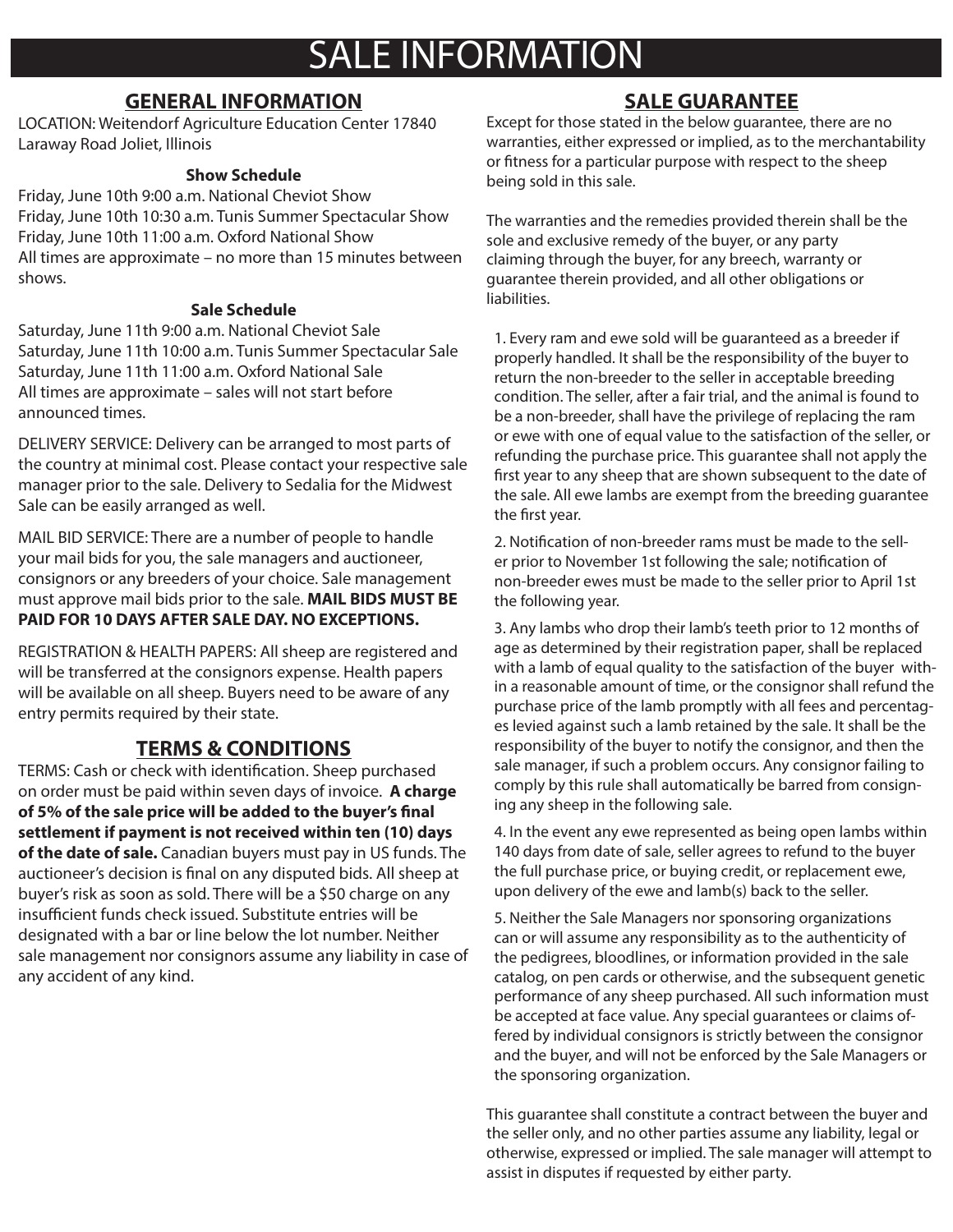# National Cheviot Show & Sale

Judge: John Mrozinski, IN

Auctioneer: Billy MacCauley, Atglen, PA 484-612-3983

Sale day phone for information and mail bids: Jeff Ebert 785- 458-9174, and Steve Majchrzak 410-463-5476

SILENT AUCTION: A silent auction will be held for the Cheviot Junior fund during the show on Friday. Please plan to bring items to support the Cheviot juniors. Contact Jeff Ebert for more information.

JUNIOR CERTIFICATES: The American Cheviot Sheep Society will give five \$50 gift certificates to be presented at a drawing for junior buyers ages 8-20. The certificate is to be applied on the purchase of any animal which is transferred into the name of the junior winner only.

ANNUAL MEETING: Friday, June 10th 6p.m. at the Weitendorf Agriculture Education Center 17840 Laraway Road Joliet, Illinois. The exact location will be announced at the show on Friday morning. Light refreshments will be served.

# **Rincker Land & Livestock Dusty Rincker**

422 State Hwy 32 Stewardson, IL 62463 217-493-1629 drincker@hotmail.com www.rinckershowstock.com

**Lot 1- Yearling Ram Rincker/Strahl 2557 10596U** Born: 2/23/21 Sire: Moore 162 "JR" 9918U Dam: Rincker 2428 18443J Stud buck!! RR

> **John & Judy Moore** 11989 Hinman Eagle, MI 48822 517-626-6012

# **Lot 2- January Ram Lamb Moore 268 10798U**

Born: 1/7/22 TW Sire: Moore 162 "JR" 9918U Dam: Moore 950 13977J We're offering the maternal brother to "Champ" (Reserve Champion Ram 2016 NAILE). "Champ" is the sire of "JR", the 2019 Reserve Champion Ram at NAILE, "Fancy", Champion Ewe 2019 NAILE and "Big Blue", Champion Ewe 2020 NAILE. He's an exciting ram lamb, stylish, long bodied, very correct on his feed and legs with lots of bone. Check him out on our web page:

www.moorehampsandcheviots.com

## **Lot 3- February Ram Lamb Moore 269**

Born: 2/2/22 Sire: Moore 162 "JR" 9918U Dam: Moore 139 17335J We didn't have many February lambs this year but this one is super! He's sired by "JR", Reserve Champion Ram at NAILE, 2019 National Show. He's got style, he's very correct on his feet and legs with lots of bone. An added bonus, he's full brother to "Poppy". Check him out on our web page: www.moorehampsandcheviots.com

### **Lot 4- January Ewe Lamb Moore 250**

Born: 1/3/22 TW Sire: Moore 996 "Champ" 8941U Dam: McGuire 10768 18009J We had a great set of January lambs and this one is one of the best. She has lots of style, she's extremely long and very extended up through the front-end. She is a full sister to the Reserve Champion Ewe at the 2019 National Show and Sale. Check her out on our web page. www.moorehampsandcheviots.com

## **Lot 5- January Ewe Lamb Moore 256**

Born: 1/7/22 TW Sire: Moore 996 "Champ" 8941U Dam: Moore 191 18949J Another stylish ewe lamb out of "Champ". Take a look at her, you won't be disappointed. Check her out on our web page. www.moorehampsandcheviots.com

# **Lot 6- March Ewe Lamb**

Sire: Moore 162 "JR" 9918U

**Black Acre Farm Dan Strahl** 3118 E 1000N Greenfield, IN 46140 317-652-9608 dstrahl@strahlapple.com

#### **Lot 7- Yearling Ram Black Acre 21-33 10691U Big D Mama 6 Red ET**

Born: 3/10/21 TW Sire: Moore 162 "JR" 9918U Dam: J Woods 1859 TW 12353J This is chance to purchase a ram with size, length and scale that combines some of the most outstanding bloodline in the Cheviot Breed. His sire is "JR" Judy Moore's Reserve Champion Ram at Louisville in 2019. His dam is the mother of Dusty Rincker's "Big D" stud. A March ram that will provide length and substance to your flock. lt isn't often that a ram with his phenotype is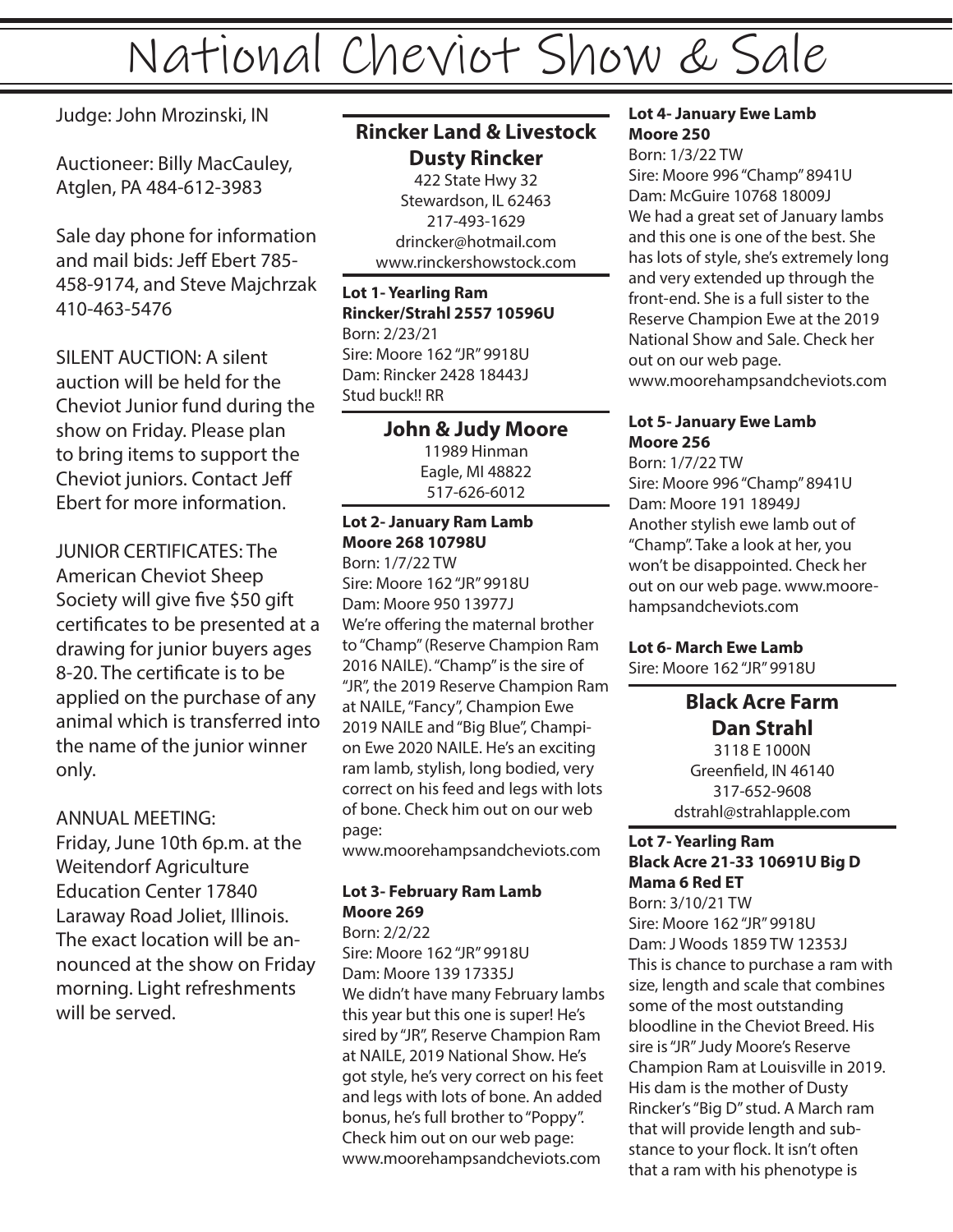offered with the genetic package to guarantee improvement in your flock. We collected this ram and have semen for our use in the future or he wouldn't be up for sale.

#### **Lot 8- Yearling Ewe Black Acre 21-50 19911J Patmos 113 RR**

Born: 3/16/21 TW Sire: Rincker 2354 "Patmos" AI TW 9790U

Dam: Spilde 4393 TW 18279J A "Patmos" daughter who is a full sister to our Champion Ewe at last year's Ohio Showcase Sale that sold to Greg Loper at \$2750 and placed 3rd in the Open Show at Louisville. On April 6th, we inseminated her to "Grown Royal". At the time of entry, it is too early to test for pregnancy but will know in time for the National Sale.

#### **Lot 9- Yearling Ewe Black Acre 21-43 19909J Patmos 106 RR**

Born: 3/12/21 TW Sire: Rincker 2354 "Patmos" AI TW 9790U

Dam: Rincker 2282 TW 17065J A "Patmos" daughter from one of Dusty's ewes that Rodney purchased for me at the National Sale where she stood 2nd. Her mother is one of the biggest brood ewes in the flock. She too has been inseminated to "Crown Royal" and will have pregnancy information by sale day.

## **Lot 10 – Fall Ram Lamb Black Acre 2219 Green 631 RR**

Born: 10/20/21 Sire: Black Acre 338 "38 Special" 10514U

Dam: Spilde 4663 19512J

"38 Special" was the Champion Ram at the Indiana State Fair last year and is going to stud in Brooke Mazepink's flock. We used him on a few ewes last year, including this ewe I purchased from Spilde's online sale. I think you will be impressed with his length of side and up-headedness.

#### **Lot 11- February Ram Lamb Black Acre 2235 Green 63 AI RR** Born: 2/4/22 TW

Sire: Black Acre 338 "38 Special" 10514U

Dam: Spilde 4260 16726J TW A "38 Special" February ram from a great producing Spilde ewe. These ram's lambs will grow and make you happier every day you own them.

#### **Lot 12- Fall Ewe Lamb Black Acre 2214 Danny Boy 347 AI RR**

Born: 9/21/21 TW Sire: Spilde 4348 "Danny Boy" 9693U Dam: Black Acre 2022 19203J TW Twin to the fall ewe we sold in the Ohio Showcase sale. A good pair of ewe lambs from a "Patmos" daughter. Futurity Nominated.

#### **Lot 13- January Ewe Lamb Black Acre 2214 Danny Boy 351 AI RR**

Born: 1/3/22 TW Sire: Spilde 4348 "Danny Boy" 9693U Dam: Barn Talk Livestock 3824J Full sister to our 1st Place January Ram Lamb at the National Sale last year that sold to Sarah Powell who showed him successfully last year. Futurity nominated.

# **Diamond C Farm David Clyde**

95 N Maysville Rd. Greenville, PA 16125 724-588-8832

## **Lot 14- Yearling Ewe Diamond C 0574**

Born: 3/11/21 S Sire: Misty Acres 1451 10177U RR Dam: Diamond C 0458 19065J Offering a high-quality ewe out of our strongest ewe family. Her grandmother LOKE 643, is also the grandmother of the 2016 KILE Supreme CH ewe & 2016 NAILE Junior Show CH ewe DC 256 "Ginger" and great grandmother of DC 386 ·'Gigi'' 2019 NAILE Junior Show Supreme CH ewe as well as many other great performing ewes in our flock. Her sire Misty Acres 1451 "Boaz" is the father

of DC 0522 "Guinevere"' the 2021 NAILE Jr & Open show Grand CH ewe.

# **Lot 15- Yearling Ewe Diamond C 0560 19847J**

Born: 3/1/21 TW Sire: Misty Acres 1451 10177U Dam: Diamond C 0372 19596J Another good bodied ewe out of Misty Acres 1451 "Boaz". Her dam, DC 0372, is out of Martin 761-09291 the sire of DC 386 ''Gigi'' 2019 NAlLE Junior Show Supreme CH. Her grandmother, DC 0240, was another great ewe that was part of our show flock. Really solid ewe; we are keeping her twin sister for our breeding program.

### **Lot 16- January Ram Lamb**

### **Lot 17- January Ewe Lamb**

### **Lot 18- January Ewe Lamb**

## **Breezeview Farm Joan Lawrence**

1405 Schoff Rd. Atglen, PA 19310 610-593-6521 / 484-880-0969

# **Lot 19- Yearling Ram Breezeview 3760 10678U**

Born: 2-23-21 TW Sire: Eaton TJA 19024 10092U Dam: Breezeview 3608 16784J Here is a big, long-bodied ram that is sired by "T Post" Eaton 19024. His dam is Breezeview 3608 who is sired by Rebel. Don't miss out on this show and stud ram.

### **Lot 20- February Ewe Lamb Breezeview 3775**

Born: 2-2-22 S

Sire: Breezeview 3744 10676U Dam: Devries 1515 15030J This is a really complete, big bodied ewe lamb sired by our popular fall farm lamb "Image" from NAILE 2021who was Reserve Senior Champion. Her mother is the good Devries 1515 ewe that we purchased out of Ohio in 2016. She damed the high selling ram at the Ohio sales that Rincker purchased. Exciting ewe lamb here.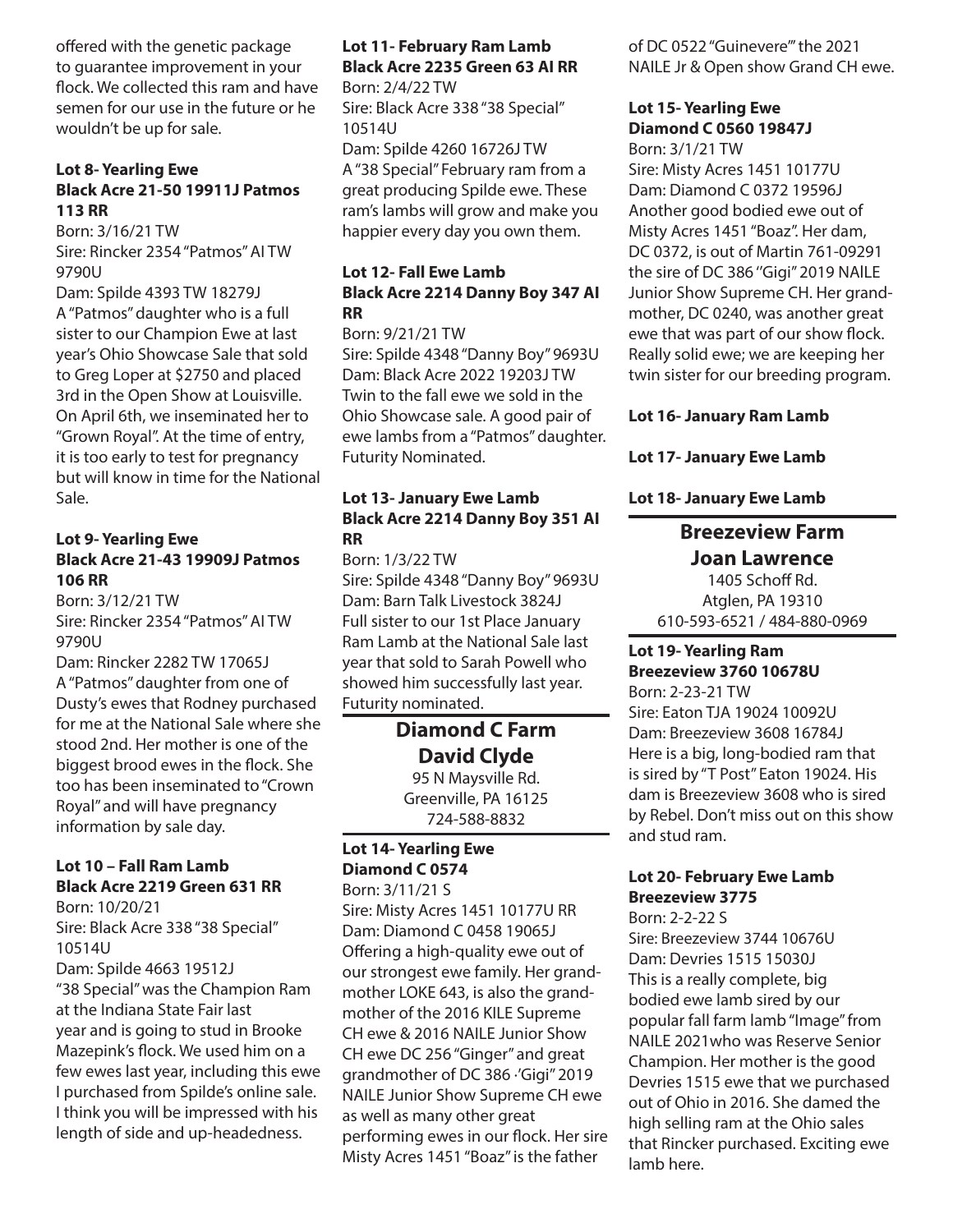# **DeVries Cheviots**

3435 W Scioto Mills Rd. Freeport, IL 61032 815-275-0198

**Lot 21- Yearling Ewe** Information sale day

**Lot 22- Yearling Ewe** 

Information sale day

# **Spilde Cheviots**

2800 Wildflower Road Stoughton, WI 53589 608-335-9288

#### **Lot 23- Yearling Ewe Spilde 4959 QR**

Born: 3-24-21 S

Sire: Spilde 4611 "Rowdy" AI 10384U Dam: Running S Bar 3002 We really wanted to keep this female but with our options being limited we chose to keep a couple smaller ewes and make a run at it with this one. Rowdy was Supreme Champion over all breeds at the Wisconsin State Fair.

### **Lot 24- Fall Ram Lamb Spilde 4998 RR**

Born: 9-24-21

Sire: Spilde 4560 "Zoom" 10378U Dam: Running S Bar 11 13872J Zoom is really getting it done for us! This is our top fall ram. Great combination of genetics here with Running S Bar 11 being one of the elite females from that flock and clicked great with our rams.

#### **Lot 25- Fall Ewe Lamb Spilde 4999 RR**

Born: 9-25-21 Sire: Spilde 4611 "Rowdy" AI 10384U Dam: McGuire 6174 This is a full sister to the January ewe lamb we sold in our online sale last year for \$1,300. Those big McGuire ewes are still working magic in our flock.

### **Lot 26- Fall Ewe Lamb Spilde 5065**

Born: 10-16-21 Sire: Spilde 4611 "Rowdy" AI 10384U Dam: Eldridge 8156 15845J This is a maternal sister to our class winning February ewe lamb at NAILE last fall. I know that ewe will see the show ring this year and we believe this one should too. Lots of purple in this pedigree.

 $\frac{1}{2}$ 

 $\frac{1}{2}$ 

 $\overline{\phantom{a}}$  , where  $\overline{\phantom{a}}$ 

 $\overline{\phantom{a}}$  , where  $\overline{\phantom{a}}$ 

 $\overline{\phantom{a}}$  , where  $\overline{\phantom{a}}$ 

 $\frac{1}{2}$ 

 $\frac{1}{2}$ 

 $\overline{\phantom{a}}$  , where  $\overline{\phantom{a}}$ 

 $\overline{\phantom{a}}$  , where  $\overline{\phantom{a}}$ 

 $\overline{\phantom{a}}$  , where  $\overline{\phantom{a}}$ 

 $\frac{1}{2}$ 

 $\frac{1}{2}$ 

 $\overline{\phantom{a}}$  , where  $\overline{\phantom{a}}$ 

 $\overline{\phantom{a}}$  , where  $\overline{\phantom{a}}$ 

 $\overline{\phantom{a}}$  , where  $\overline{\phantom{a}}$ 

 $\frac{1}{2}$ 

 $\frac{1}{2}$ 

 $\overline{\phantom{a}}$  , where  $\overline{\phantom{a}}$ 

 $\overline{\phantom{a}}$  , where  $\overline{\phantom{a}}$ 

 $\overline{\phantom{a}}$  , where  $\overline{\phantom{a}}$ 

 $\frac{1}{2}$ 

 $\frac{1}{2}$ 

 $\overline{\phantom{a}}$  , where  $\overline{\phantom{a}}$ 

 $\overline{\phantom{a}}$  , where  $\overline{\phantom{a}}$ 

 $\overline{\phantom{a}}$  , where  $\overline{\phantom{a}}$ 

# **Lot 27- Donated Ewe Lamb**

Thank to you all who have donated in prior years - love your support! More details available prior to sale day.

**MAIL BID REPRESENTATIVES: Complete name, address and phone number is needed before you register for a number.**

# **NOTES**

 $\overline{\phantom{a}}$  , where  $\overline{\phantom{a}}$ 

 $\mathcal{L}$ 

 $\mathcal{L}$ 

 $\overline{\phantom{a}}$  , where  $\overline{\phantom{a}}$ 

 $\overline{\phantom{a}}$  , where  $\overline{\phantom{a}}$ 

 $\overline{\phantom{a}}$  , where  $\overline{\phantom{a}}$ 

 $\mathcal{L}$ 

 $\mathcal{L}$ 

 $\overline{\phantom{a}}$  , where  $\overline{\phantom{a}}$ 

 $\overline{\phantom{a}}$  , where  $\overline{\phantom{a}}$ 

 $\overline{\phantom{a}}$  , where  $\overline{\phantom{a}}$ 

 $\mathcal{L}$ 

 $\mathcal{L}$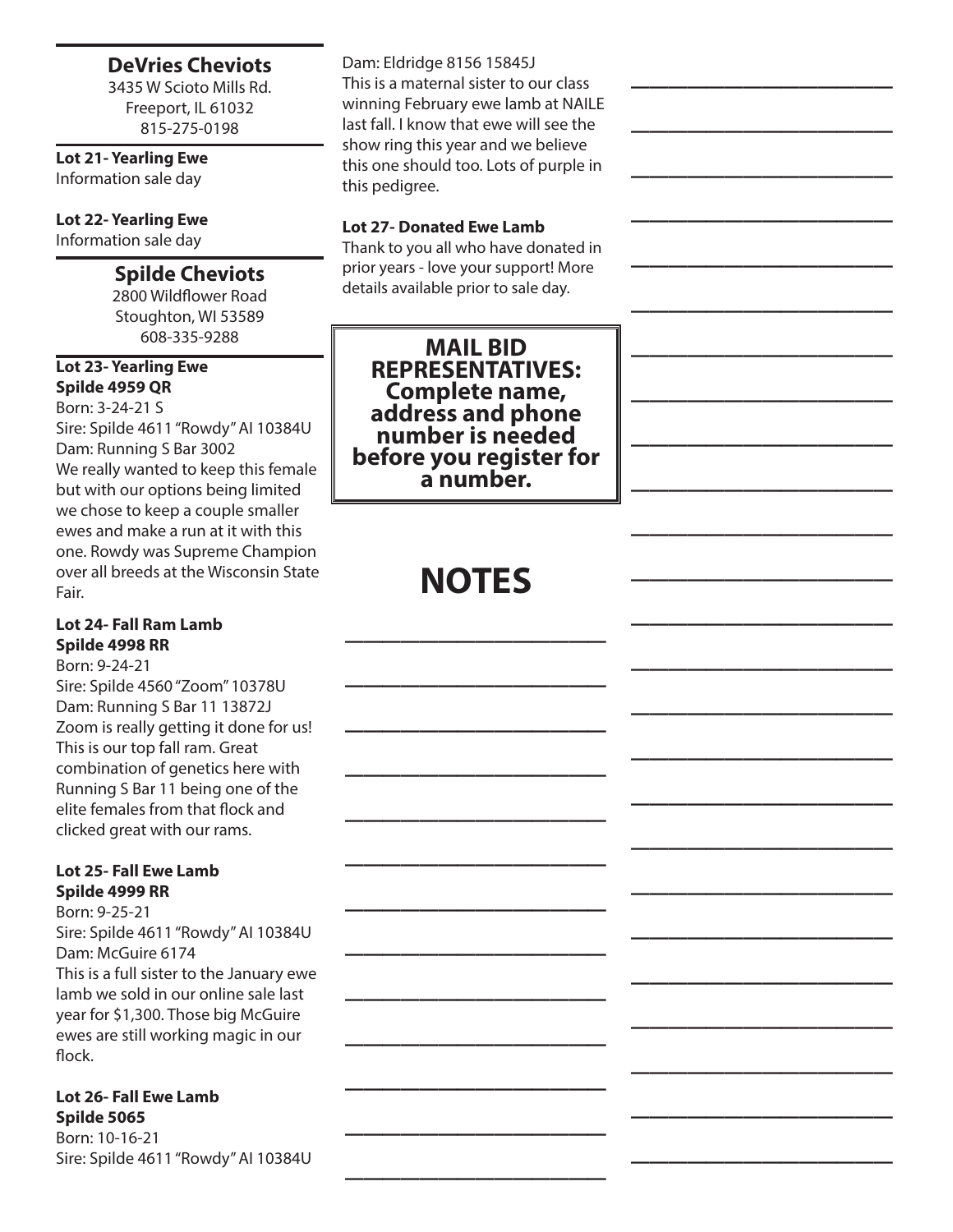# Tunis Summer Spectacular

# **Spilde Tunis**

2800 Wildflower Road Stoughton, WI 53589 608-335-9288

#### **Lot 101 – Fall Ram Lamb Spilde 614 RR**

Born: 9-21-21

Sire: Spilde 431 "Last Chance" 42019 Dam: Riverwood 6599 39448 Really good hip and tail set on this ram. He also has a great foundation and excellent rib shape. "Last Chance" was undefeated everywhere he was shown including Supreme Champion ram at NAILE Junior Show.

#### **Lot 102 – Fall Ewe Lamb Spilde 633 RR**

Born: 11-1-21 Sire: Spilde 562 44711 Dam: Spilde 475 42034 We saved a super fall ewe lamb to try and kick start the Tunis in this sale. 562 was Champion ram in the NAILE Junior Show. Very good ewe here. We think she will make a very competitive show ewe.

# **Linda Cook Triangle Farms Tunis** 1725 W. CR 450 N

Muncie, IN 47303 765-729-0262

## **Lot 103 – Fitted Yearling Ewe Triangle Farms 21203 RR**

Born: 2-17-21 TW Sire: RQL Farms 1416 "Sweet Red Ale" 44462 Dam: Triangle Farms 18174 40755 "Sweet Red Ale" has sired most of our keeper ewes in my flock. This ewe came right out of my 2021 show flock.

**Lot 104 – January Ewe Lamb Triangle Farms 22210** Born: 1-19-22 TW Sire: Bruns 1807 "Red Gold" 39748 Dam: Triangle Farms 18174 40755 One of my earlier born ewe lambs that just keeps on growing. Outstanding Tunis traits for the show ring or for your flock.

## **Lot 105 – February Ewe Lamb Triangle Farms 22214**

Born: 2-18-22 TR Sire: Bruns 1807 "Red Gold" 39748 Dam: Swihart 1904 41931 This ewe's momma won her class at the National Show & Sale in 2019. This year mom threw triplet females so I'm offering on for the sale.

# **Lot 106 – February Ewe Lamb Triangle Farms 22217**

Born: 2-23-22 S Sire: Bruns 1807 "Red Gold" 39748 Dam: Triangle Farms 19185 41973 This fancy little ewe is straight in her lines and feminine in her traits. She should develop into a show ewe like her momma.

# **NOTES**

 $\overline{\phantom{a}}$  , where  $\overline{\phantom{a}}$ 

 $\overline{\phantom{a}}$  , where  $\overline{\phantom{a}}$ 

 $\frac{1}{2}$ 

 $\frac{1}{2}$ 

 $\overline{\phantom{a}}$  , where  $\overline{\phantom{a}}$ 

 $\overline{\phantom{a}}$  , where  $\overline{\phantom{a}}$ 

 $\overline{\phantom{a}}$  , where  $\overline{\phantom{a}}$ 

 $\frac{1}{2}$ 

 $\frac{1}{2}$ 

 $\overline{\phantom{a}}$  , where  $\overline{\phantom{a}}$ 

 $\overline{\phantom{a}}$  , where  $\overline{\phantom{a}}$ 

 $\overline{\phantom{a}}$  , where  $\overline{\phantom{a}}$ 

 $\frac{1}{2}$ 

 $\frac{1}{2}$ 

 $\overline{\phantom{a}}$  , where  $\overline{\phantom{a}}$ 

 $\overline{\phantom{a}}$  , where  $\overline{\phantom{a}}$ 

 $\overline{\phantom{a}}$  , where  $\overline{\phantom{a}}$ 

 $\frac{1}{2}$ 

 $\frac{1}{2}$ 

 $\overline{\phantom{a}}$  , where  $\overline{\phantom{a}}$ 

# **Attend the Sales in Joliet, Illinois!**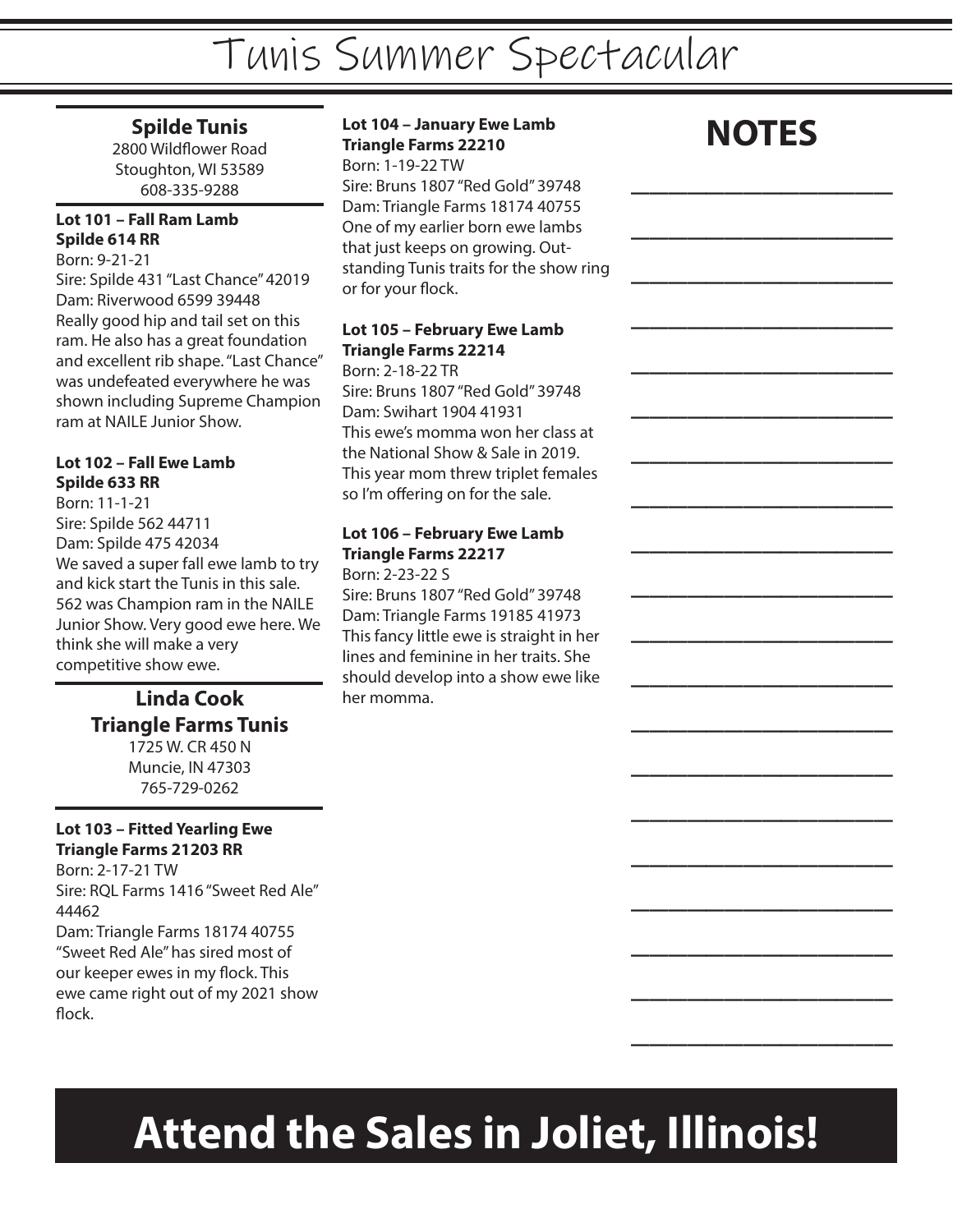# **Edwards Oxfords Bill Edwards**

Box 10, RR 14 SE 975 Ave. Rockbridge, IL 62081

217-368-2073

**Lot 301 – February Ewe Lamb** Information sale day

**Lot 302 – March Ewe Lamb** Information sale day

# **Brockmann Oxfords Gary Brockmann**

2011 Blake Road Garden Prairie, IL 61038 Gary-815-509-5401 Austin-815-519-6453 GaryB111@icloud.com

**Lot 303 – Ram Lamb** Information sale day

**Lot 304 – Ram Lamb** Information sale day

**Lot 305 – January Ewe Lamb** Information sale day

# **Lot 306 – Ewe Lamb**

Information sale day

Check out pictures of sheep on Facebook closer to sale day.

# **Apple Oxfords John Apple & Family**

6237 E. 400 N. Greenfield, IN 46140 317-326-1780 japple@appleoxfords.com www.appleoxfords.com

**Lot 307 – February Ewe Lamb** Information sale day

**Lot 308 – February Ewe Lamb** Information sale day

# **Red Cloud Oxfords Rex & Bobbi Decker**

1829 W. Kohlhouse Road Vincennes, IN 47591 812-881-9366 deckstockfarm@gmail.com

**Lot 309 – Early Junior Ram Lamb** Information sale day

**Lot 310 – January Ewe Lamb** Information sale day

**Lot 311 – February Ewe Lamb** Information sale day

We will post more information closer to sale time on our Facebook page Red Cloud Oxfords.

# **Lillibridge Oxfords Charles G. Lillibridge**

1230 140th Street Plainfield, IA 50666 319-276-3333

#### **Lot 312 – Yearling Ewe Lillibridge CGL "Golden Girl" NNP-RR**

Born: 3/5/21 Triplet Sire: Double "O" Acres 18-042 "Batter Up" 302347 Dam: Double "O" Acres 18-028 "Double Gold" NNPRR 302333 This is a ewe I should not sell, but I'm retaining her full sister. I purchased both the sire and dam in the Double "O" Acres dispersal. "Batter Up" was 2 time Champion Ram at the Iowa State Fair for me. She possess size, style, pattern, and extension here.

## **Lot 313 – Yearling Ewe Lillibridge CGL 211 NNP-RR 304814**

Born: 2/13/21 Twin Sire: Double "O" Acres 18-042 "Batter Up" 302347 Dam: Lillibridge CGL 159 Single 297103 The "Batter Up" daughters have really worked well for me.

#### **Lot 314 – Yearling Ewe Lillibridge CGL 212 NNP-RR 304815**

Born: 2/20/21 Twin Sire: Lillibridge CGL 191 "Hawkeye" Single 304151 Dam: Lillibridge BB 187 Twin 303443 This is a very light colored ewe with good size and tremendous body capacity and sired by "Hawkeye" a "Batter Up" son I sold to Ryan Grimme last spring. Ryan said "Hawkeye" clicked really well on his ewe flock.

#### **Lot 315 – February Ewe Lamb Lillibridge CGL 218 NNP-(codon pending)**

Born: 2/5/22 Twin Sire: Lillibridge CGL 203 "Bases Loaded" NNRR 304807 Dam: Lillibridge CGL 180 NNRR 301922

This is a beautiful ewe lamb. Mother is one of my own ewes bred to what I thought was my best buck lamb last year. "Bases Loaded" Lillibridge 203 is a straight DOA bred yearling stud buck that left me a great set of lambs.

## **Lot 316 – February Ewe Lamb Lillibridge CGL 223 NNP-RR**

Born: 2/19/22 Twin Sire: Lillibridge CGL 205 "Grand Slam" NNRR 304808 Dam: Lillibridge CGL 195 NNRR 304155

I have my best set of ewe lambs to date and got blessed with a lot of them. This is another "Batter Up" keeper yearling from last year. She was bred to my best "Hawkeye" lamb last year. He grew into a huge buck and has left us lambs I really like. She is a stinger!

## **Lot 317 – Late Junior Ram Lamb Lillibridge CGL 229**

Born: 2/19/22 Twin Sire: Lillibridge CGL 205 "Grand Slam" NNRR 304808 Dam: Lillibridge CGL 198 NNRR This stylish stud prospect stacks DOA "Batter Up" on both sides. His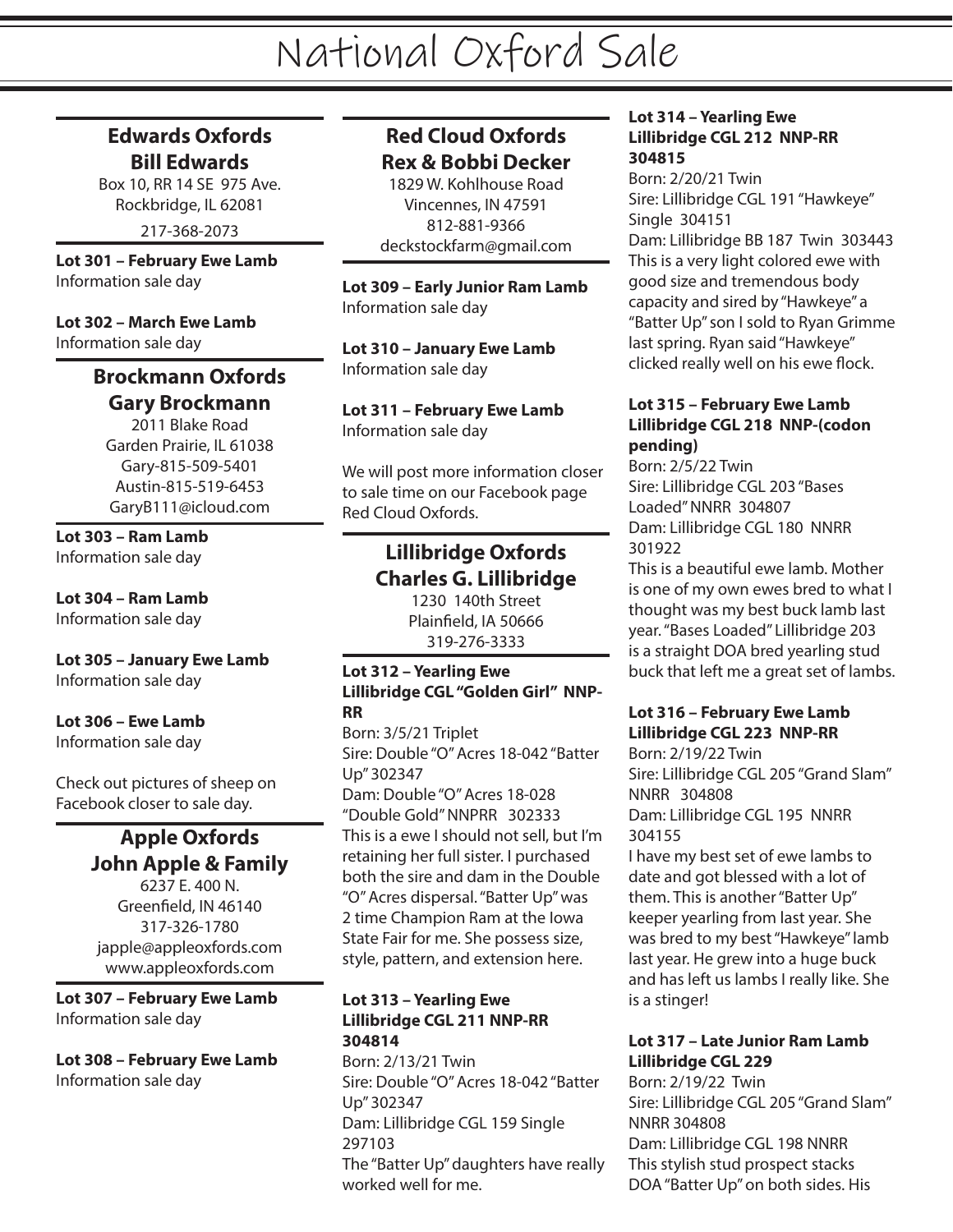mother was the powerful Everett ewe who produced "Special Deal" DOA 16-027 the top selling brood ewe in their dispersal sale to WWSF that has produced many stud bucks and top selling stud animals for them and their breeding program. I think he will be a good one.

#### **Lot 318 – March Ewe Lamb Lillibridge CGL 223 NNP-RR**

Born: 3/19/22 Twin Sire: Lillibridge CGL 205 "Grand Slam" NNRR 304808 Dam: Lillibridge CGL 229 301021 A young flashy up headed ewe that carries herself with elegance.

#### **Lot 319 – March Ewe Lamb**

Information sale day

#### **Lot 320 – Late Junior Ram Lamb** Information sale day

# **Emerald Valley Farm Laura & Andy Meyer**

N8020 Switzke Road Watertown, WI 53094 920-206-8445 / 920-988-1395 lmeyer395@gmail.com

## **Lot 321 – Early Junior Ram Lamb**

At least one of our entries will be sired by "The Edge", the second place Early Jr. Ram Lamb at the 2021 NAILE.

#### **Lot 322 – January Ewe Lamb**

We have a nice group to pick from and we will bring one of our best. Watch our Facebook page for updates.

# **Edgebrook Farm Laurie Goodrich**

3745 Bradley Road Federalsburg, MD 21632 603-209-2234 / 410-463-5476 nhgirl603@hotmail.com

#### **Lot 323 – February Ewe Lamb Edgebrook's 0535 NNRR**

Born: 2/18/22 Sire: Edgebrook's 0461 "Zamboni" 303483 Dam: Edgebrook's 0155 "Della" 302645

I enjoy being known for outstanding breed character and this little girl is no exception. Beautiful color, tons of wool and great hip structure. You can't go wrong.

## **Lot 324 – March Ewe Lamb Edgebrook's 0538 NNRR**

Born: 3/9/22 Sire: Edgebrook's 0461 "Zamboni" 303483 Dam: Sandoval 1001 302893 Another young ewe with exceptional wool covering. These lambs have not yet been weaned, but they are stand outs in the pen. Beautiful pattern, excellent feet and legs. She may be young but push her and she'll compete.

# **Weber Livestock Company Anthony Weber**

N5150 Inlynd Dr. Sullivan, WI 53178 414-702-6580 tonyweber22@gmail.com

# **Lot 325 – Yearling Ewe Weber 1020 NNRR**

Born: 1/10/21 Sire: Rocky Hill 1505 QR 300088 Dam: Weber 498 QR 300300 Best Headed Ewe at NAILE 2021. All the lambs out of 1505 were outstanding! A true sale feature.

## **Lot 326 – Yearling Ewe Weber 1046**

Born: 3/2/21 Sire: Weber 969 NNRR 302836 Dam: Weber 992 NNQR 302930 A young ewe that has plenty of grow left in her.

# **Lot 327 – Early Junior Ram Lamb Weber 1204 NNRR**

Born: 1/3/22 Sire: Weber 420 NNRR 297756 Dam: Weber 509 NNQR 300358 The lambs out of Weber 420 have great breed character and heavy boned.

## **Lot 328 – January Ewe Lamb Weber 1211 NNRR**

Born: 1/5/22 Sire: Weber 420 NNRR 297756 Dam: Weber 716 301169 Our best January ewe lamb.

# **Lot 329 – March Ewe Lamb**

**Weber 1223 NNRR** Born: 3/1/22 Sire: Weber 1029 NNRR 304238 Dam: Weber 622 NNRR 303862

# **Double "A" Oxfords Bill and Lynda Buckland**

782 S. – 200 E. Huntington, IN 46750 260-358-6404 / 260-358-6211 blbuckland12@yahoo.com

## **Lot 330 – Yearling Ewe Double "A" 2140 RR**

Born: 2/11/21 Sire: Double "A" 2027 304052 Dam: Double "A" 1828 302292 This ewe is from our slick sheared ewe line. She has a straight thick top and butt yet very good front end.

#### **Lot 331 – Yearling Ewe Double "A" 2126 RR**

Born: 1/27/21 Sire: Double "A" 1941 303499 Dam: Perzee 134 299436 This ewe is long bodied and very attractive with excellent breed type. One that would be a great asset in your show flock or in your flock as a brood ewe. This is the first ewe we have sold out of this ewe family. She is sired by the same ram as champion ewe at last year's National Sale.

## **Lot 332 – February Ewe Lamb Double "A" 2223 RR**

Born: 2/2/22 Sire: Double "A" 2011 "Master Plan" 304136 Dam: Double "A" 1925 303231 A nice straight made ewe lamb that should make a very nice show ewe for her new owner. This is a full sister to the big powerful yearling ewe we took to the Ohio Showcase Sale this year.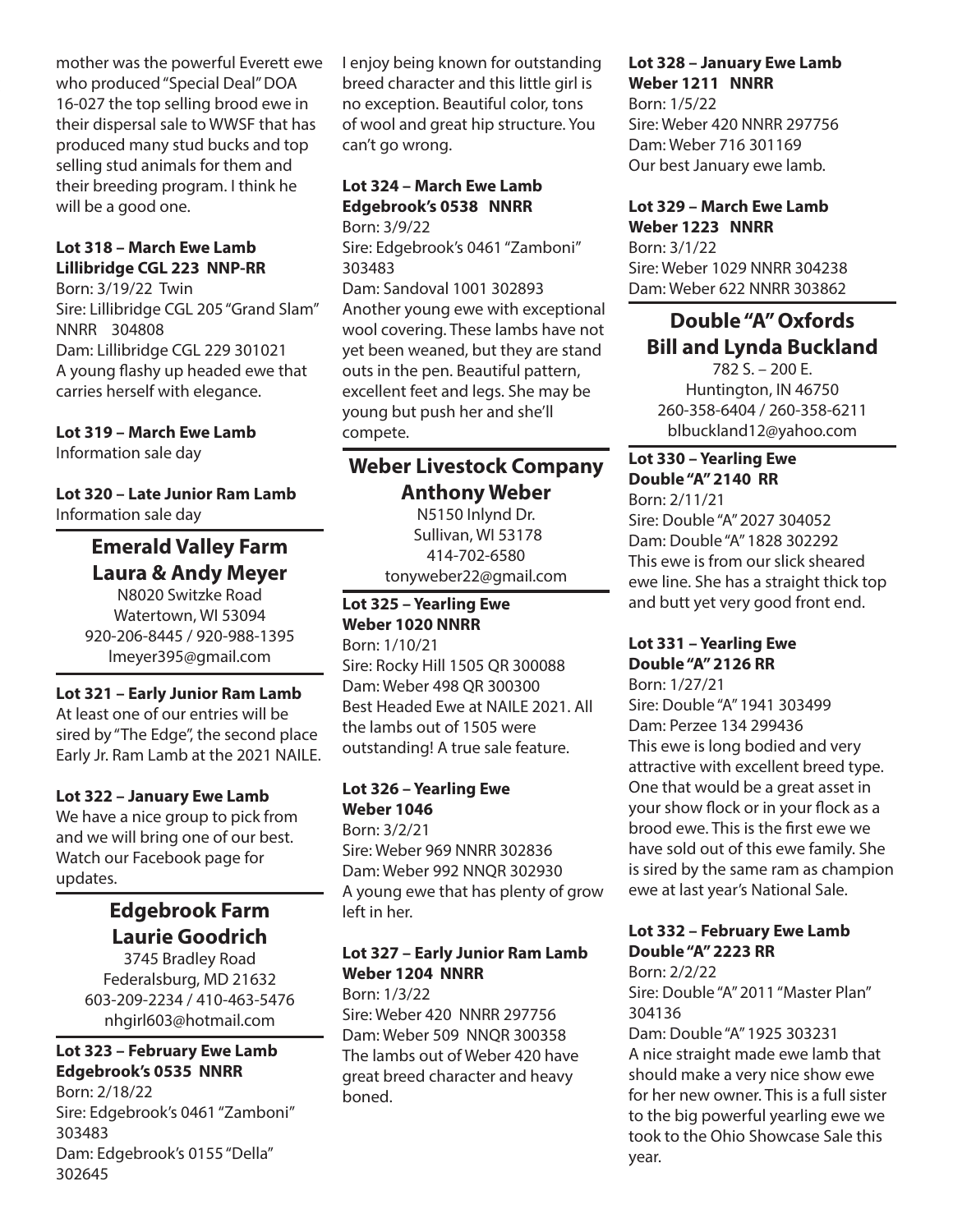## **Lot 333 – February Ewe Lamb Double "A" 2235 QR+**

Born: 2/20/22 Sire: Double "A" 2128 304925 Dam: Double "A" 1940 302876 A very high quality slick sheared ewe lamb that will make a good addition to anyone's show flock. Mother has raised twins in her two lambings.

## **Lot 334 – March Ewe Lamb Double "A" 2241 RR**

Born: 3/4/22 Sire: Double "A" 2128 304925 Dam: Double "A" 1913 302877 This is a long sided straight topped lamb with excellent breed type. Mother is a great mother and we are keeping her twin sister.

# **Houghtaling Oxfords Jan Houghtaling & Family**

18522 407th Avenue Doland, SD 57436 605-350-4222 janh@nvc.net Houghtaling Sheep on Facebook

# **Lot 335 – Yearling Ewe Houghtaling 21-105 NNP RR 304622**

Born: 2/15/21 Twin Sire: Houghtaling 19-873 Twin 302901 Dam: FSF 1617 Triplet 300739 Houghtaling 21-105 is sired by the 2020 Louisville Reserve Champion; an AI son of "Real Deal". Her dam is Four Season Farm (FSF) 167, a ewe we purchased at the 2016 National Oxford Sale; She never misses! Houghtaling 21-105's twin was 4th early ram lamb at Louisville in 2021.

## **Lot 336 – Senior Ram Lamb Houghtaling 21-130 NNP RR 304964**

Born: 9/24/21 Single Sire: Houghtaling 19-882 Single 302903

Dam: Sandoval 991 Twin 302890 Houghtaling 21-130 is out of a "Sure Home Run" son. His dam, Sandoval 991, was purchased at the National Oxford Sale in 2019.

**Lot 337 - Late Junior Ram Lamb** Information sale day

**Lot 338 – January Ewe Lamb** Information sale day

**Lot 339 – February Ewe Lamb** Information sale day

# **Winning Ways Sheep Farm Darrell, Melanie & LeAnn Hall**

2005 N. - 2225 E. Road Moweaqua, IL 62550 217-454-1995 / 217-454-5751 / 217-454-6995 blifff2021@hotmail.com www.wwsfoxfords.com

**Lot 340 – February Ewe Lamb** Information sale day

**Lot 341 – Early Junior Ram Lamb** Information sale day

# **Bingen Oxfords Steve Bingen & Jillian Bingen**

6451 Wildlife Drive Allenton, WI 53002 262-388-3324 sbingen@outlook.com Facebook: Bingen Oxfords

## **Lot 342 – Early Ram Lamb Bingen B2201 RR**

Born: 1/3/22 Single Sire: Perzee 1934 RR Dam: Bingen B1903 RR A very correct growthy ram lamb. Bingen 1903 is an IZAK (2019 NAILE Champion Ram) daughter and was 2nd place January ewe lamb at the All American. Perzee 1934 sired both our NAILE Junior Show Reserve Champion and our 2021 National Oxford Sale Reserve Champion Ewe. Watch for pictures on our Facebook page: Bingen Oxfords.

## **Lot 343 – Yearling Ewe Bingen B2125 QR+**

Born: 3/16/21 Twin Sire: WWSF 18-640 Dam: Bingen B2001 Twin A long straight topped ewe with balance and capacity. Bingen B2125 was 2nd place March ewe lamb at the 2021 Wisconsin State Fair.

## **Lot 344 – March Ewe Lamb**

Information sale day This year's ewe lambs are slow to arrive. Too early to select. Watch our Facebook page: Bingen Oxfords.

# **Dover Genetics Jason, Audrey, Alex & Theo Angus**

2861 N. State Rt. 115 Piper City, IL 60959 815-992-3813 audrey.angus@mcness.com Facebook: facebook.com/ dovergenetics

#### **Lot 345 – Senior Ewe Lamb DG 2140 NN RR**

Born: 9/13/21 Sire: FSF 1808 302442 Dam: DG 1633 301050 Fancy ewe lamb that will catch the eye of bidders and judges. Beautifully balanced and ready to compete this summer. Futurity Nominated.

#### **Lot 346 – Senior Ram Lamb DG 2141 NN RR**

Born: 9/13/21 Sire: DG 1730 302405 Dam: DG 2024 303667 Bold, big boned, long bodied stud. Need to make babies that look like Oxfords? This one may be your next needed genetic piece!

## **Lot 347 – Senior Ewe Lamb DG 2134 NN RR**

Born: 9/7/21 Sire: Perzee 1937 303857 Dam: DG 1742 302410 Growthy female with a packed pedigree! Weber, Perzee, Rocky Hill & WWSF combine to make this good looking female. Futurity Nominated.

# **Lot 348 – January Ewe Lamb DG 2220 NN RR**

Born: 1/22/22 Sire: Gadsby 18103 302814 Dam: Double "A" 1926 303498 Big ribbed, sound young lamb. She's correctly aged and will stay fresh in her January classes all summer. Futurity Nominated.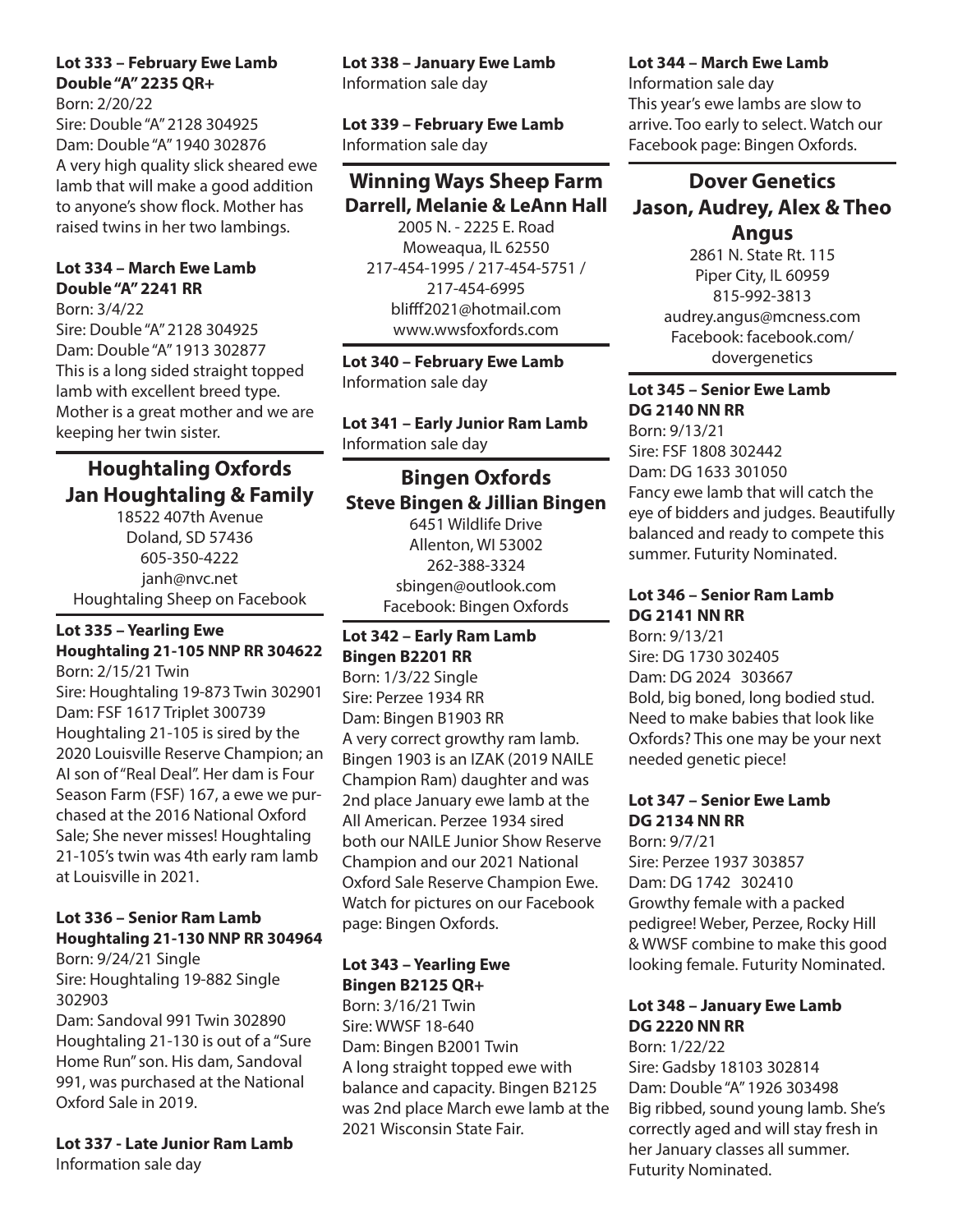# **Lot 349 – January Ewe Lamb DG 2222 NN RR**

**NOTES**

 $\mathcal{L}_\text{max}$  and  $\mathcal{L}_\text{max}$  and  $\mathcal{L}_\text{max}$  and  $\mathcal{L}_\text{max}$ 

 $\overline{\phantom{a}}$  , where  $\overline{\phantom{a}}$  , where  $\overline{\phantom{a}}$  , where  $\overline{\phantom{a}}$  , we have  $\overline{\phantom{a}}$ 

 $\overline{\phantom{a}}$  , where  $\overline{\phantom{a}}$  , where  $\overline{\phantom{a}}$  , where  $\overline{\phantom{a}}$  , we have  $\overline{\phantom{a}}$ 

 $\overline{\phantom{a}}$  , where  $\overline{\phantom{a}}$  , where  $\overline{\phantom{a}}$  , where  $\overline{\phantom{a}}$  , we have  $\overline{\phantom{a}}$ 

 $\mathcal{L}_\text{max}$  and  $\mathcal{L}_\text{max}$  and  $\mathcal{L}_\text{max}$  and  $\mathcal{L}_\text{max}$ 

 $\mathcal{L}_\text{max}$  and  $\mathcal{L}_\text{max}$  and  $\mathcal{L}_\text{max}$  and  $\mathcal{L}_\text{max}$ 

 $\overline{\phantom{a}}$  , where  $\overline{\phantom{a}}$  , where  $\overline{\phantom{a}}$  , where  $\overline{\phantom{a}}$  , we have  $\overline{\phantom{a}}$ 

 $\overline{\phantom{a}}$  , where  $\overline{\phantom{a}}$  , where  $\overline{\phantom{a}}$  , where  $\overline{\phantom{a}}$  , we have  $\overline{\phantom{a}}$ 

 $\overline{\phantom{a}}$  , where  $\overline{\phantom{a}}$  , where  $\overline{\phantom{a}}$  , where  $\overline{\phantom{a}}$  , we have  $\overline{\phantom{a}}$ 

 $\mathcal{L}_\text{max}$  and  $\mathcal{L}_\text{max}$  and  $\mathcal{L}_\text{max}$  and  $\mathcal{L}_\text{max}$ 

 $\mathcal{L}_\text{max}$  and  $\mathcal{L}_\text{max}$  and  $\mathcal{L}_\text{max}$  and  $\mathcal{L}_\text{max}$ 

 $\overline{\phantom{a}}$  , where  $\overline{\phantom{a}}$  , where  $\overline{\phantom{a}}$  , where  $\overline{\phantom{a}}$  , we have  $\overline{\phantom{a}}$ 

 $\overline{\phantom{a}}$  , where  $\overline{\phantom{a}}$  , where  $\overline{\phantom{a}}$  , where  $\overline{\phantom{a}}$  , we have  $\overline{\phantom{a}}$ 

 $\overline{\phantom{a}}$  , where  $\overline{\phantom{a}}$  , where  $\overline{\phantom{a}}$  , where  $\overline{\phantom{a}}$  , we have  $\overline{\phantom{a}}$ 

 $\mathcal{L}_\text{max}$  and  $\mathcal{L}_\text{max}$  and  $\mathcal{L}_\text{max}$  and  $\mathcal{L}_\text{max}$ 

 $\mathcal{L}_\text{max}$  and  $\mathcal{L}_\text{max}$  and  $\mathcal{L}_\text{max}$  and  $\mathcal{L}_\text{max}$ 

 $\overline{\phantom{a}}$  , where  $\overline{\phantom{a}}$  , where  $\overline{\phantom{a}}$  , where  $\overline{\phantom{a}}$  , we have  $\overline{\phantom{a}}$ 

 $\overline{\phantom{a}}$  , where  $\overline{\phantom{a}}$  , where  $\overline{\phantom{a}}$  , where  $\overline{\phantom{a}}$  , we have  $\overline{\phantom{a}}$ 

 $\overline{\phantom{a}}$  , where  $\overline{\phantom{a}}$  , where  $\overline{\phantom{a}}$  , where  $\overline{\phantom{a}}$  , we have  $\overline{\phantom{a}}$ 

 $\mathcal{L}_\text{max}$  and  $\mathcal{L}_\text{max}$  and  $\mathcal{L}_\text{max}$  and  $\mathcal{L}_\text{max}$ 

 $\mathcal{L}_\text{max}$  and  $\mathcal{L}_\text{max}$  and  $\mathcal{L}_\text{max}$  and  $\mathcal{L}_\text{max}$ 

 $\overline{\phantom{a}}$  , where  $\overline{\phantom{a}}$  , where  $\overline{\phantom{a}}$  , where  $\overline{\phantom{a}}$  , we have  $\overline{\phantom{a}}$ 

 $\overline{\phantom{a}}$  , where  $\overline{\phantom{a}}$  , where  $\overline{\phantom{a}}$  , where  $\overline{\phantom{a}}$  , we have  $\overline{\phantom{a}}$ 

 $\overline{\phantom{a}}$  , where  $\overline{\phantom{a}}$  , where  $\overline{\phantom{a}}$  , where  $\overline{\phantom{a}}$  , we have  $\overline{\phantom{a}}$ 

Born: 1/27/22 Sire: DG 1730 302405 Dam: DG 2057 304223 This 1730 sired ewe lamb has a bright future in the ring and in your lambing barn. Pick her up and compete for the next 2 years and then she'll make some more to show for years to come. Futurity Nominated.

# **Darwin Hall**

1252 German Road Steward, IL 60553 815-757-7447 darwin.hall53@gmail.com

**Lot 350 – February Ewe Lamb** Information Sale Day